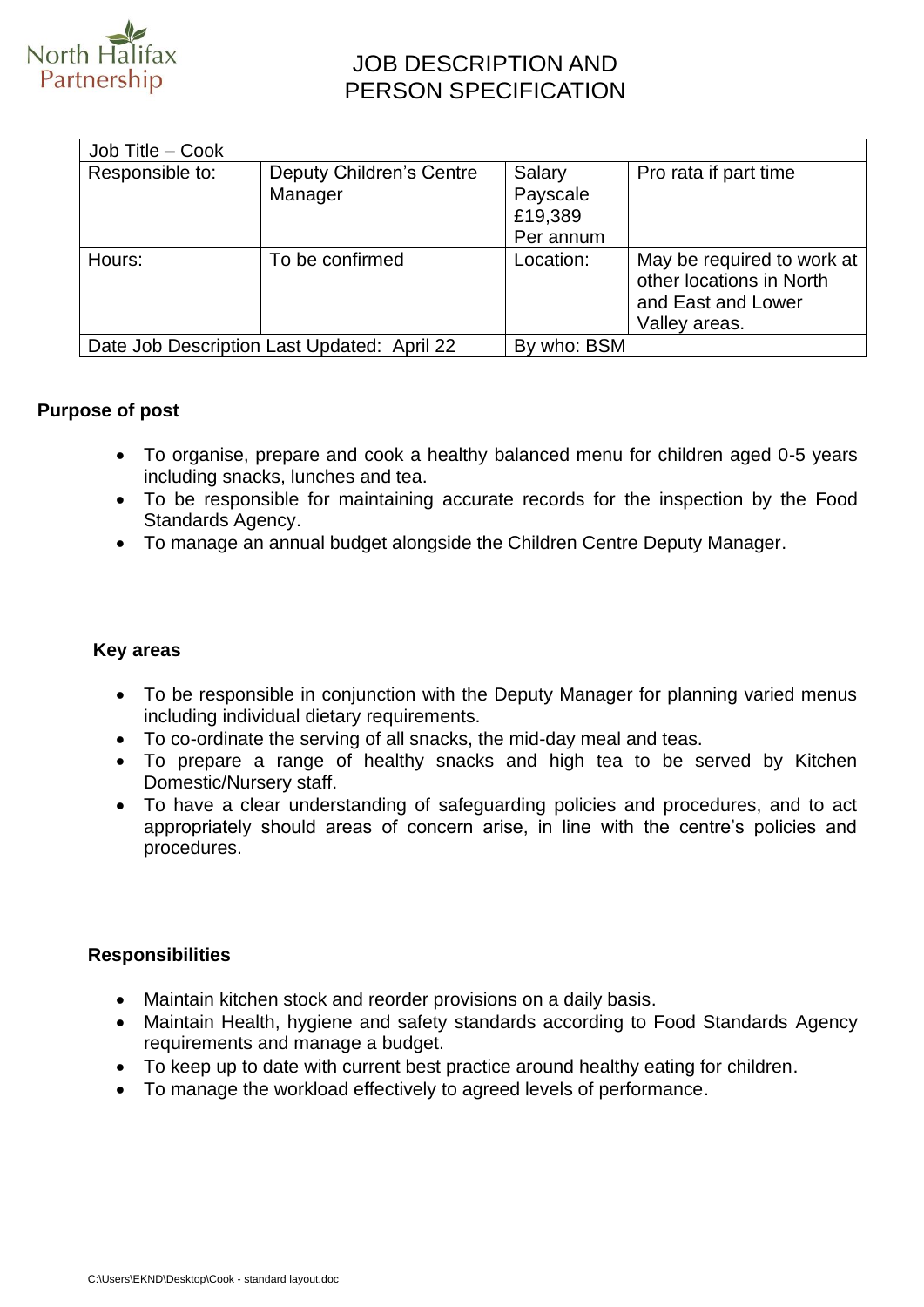# **Main duties**

- To be responsible for the ordering of provisions and to keep weekly accounts of expenditure.
- To identify and inform the Line Manager of improved methods of efficiency and cost effectiveness within the establishment.
- To maintain a clean and tidy kitchen area.
- To request repairs to items as necessary and ensure action is taken.
- To be responsible for completing records, documents and maintain hygiene standards in accordance to the Food Standards Agency requirements.
- To plan for and meet needs where special dietary requests are required.
- To liaise with parents/carers regarding special dietary requests for their child/ren.
- To attend meetings and training courses as required.
- To prepare buffets to be served both internally and externally.
- To undertake any other commensurate duties as may be required.

#### *Any other duties and responsibilities appropriate and relevant to the post, including:*

- To ensure that the Children's Centre's Equal Opportunities policies are proactively implemented so as to promote inclusion, equality and valuing diversity throughout all aspects of the Children's Centre.
- To perform the duties specified and other duties as required from time to time under the guidance of the Area Management Team or line manager.
- To have a clear understanding of safeguarding policies and procedures and to act appropriately should areas of concern arise, in line with the North Halifax Partnership (NHP) policies and procedures.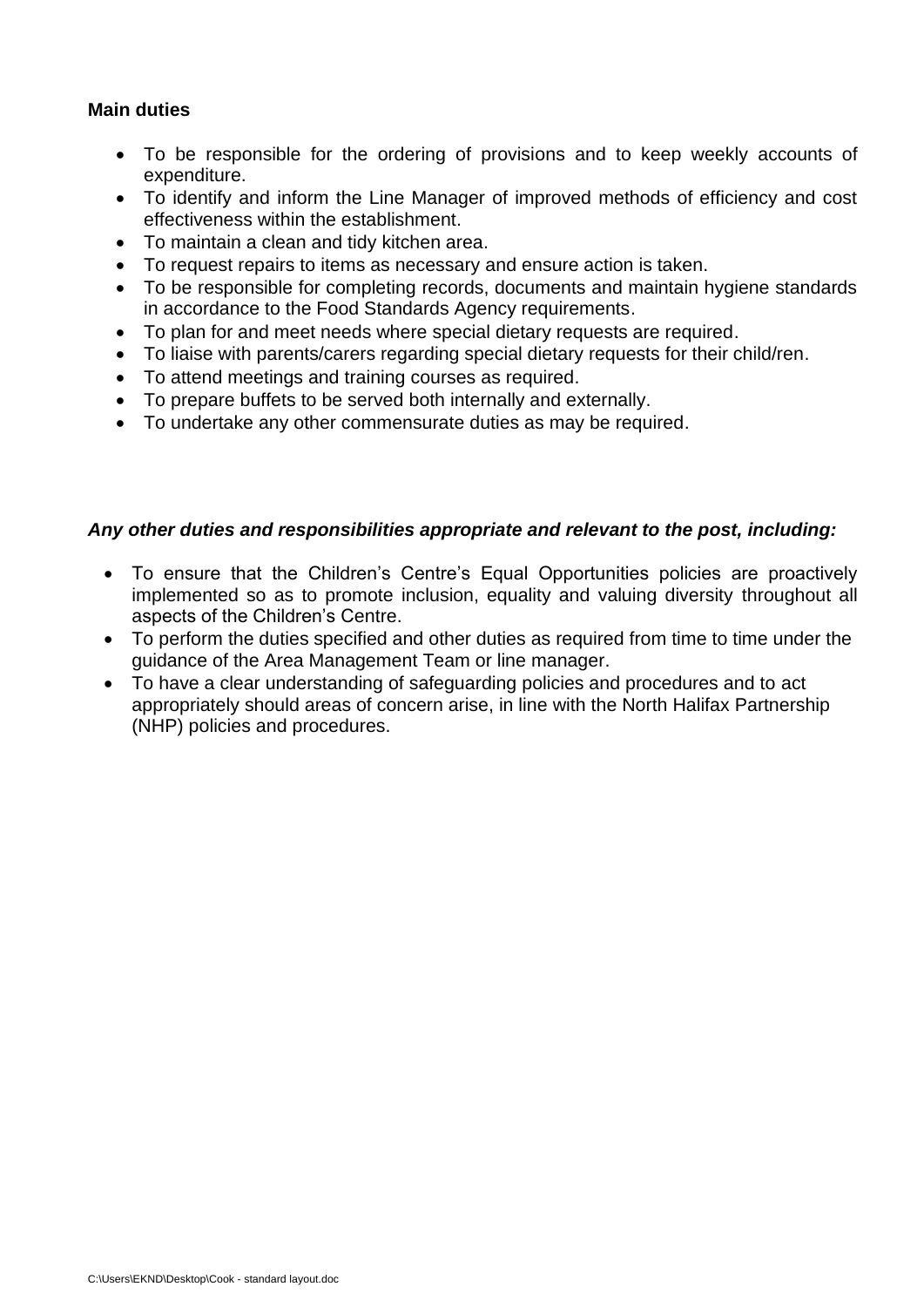

*North Halifax Partnership Ltd is an equal opportunity employer. We are committed to safeguarding and promoting the welfare of children and we expect all staff and volunteers to share this commitment. A disclosure and barring service check is undertaken for all staff – a caution or conviction does not automatically prevent an offer of a job and any issue may be discussed with a prospective employee.*

| <b>POST TITLE:</b>           |                                                                    | <b>Cook</b>                                                                                                                                                                                                                                                                                                                         |
|------------------------------|--------------------------------------------------------------------|-------------------------------------------------------------------------------------------------------------------------------------------------------------------------------------------------------------------------------------------------------------------------------------------------------------------------------------|
| <b>Criteria</b><br><b>No</b> | <b>Attributes</b>                                                  | <b>Criteria</b>                                                                                                                                                                                                                                                                                                                     |
|                              | <b>Relevant</b><br><b>Experience</b>                               | <b>Essential</b><br>Food preparation and serving of meals for a group setting.<br>Budgeting, ordering of provisions and stock rotation.<br>Record keeping of food, fridge and freezer temperatures.<br>Planning a varied healthy menu.<br><b>Desirable</b><br>Previous experience of cooking and planning menus for young children. |
|                              | Education,<br>qualifications<br>and Training<br><b>Attainments</b> | <b>Essential</b><br>Current Basic Food Hygiene Certificate or current Intermediate Food Hygiene.<br>Relevant catering qualification.<br><b>Desirable</b><br>Willingness to undertake further training.                                                                                                                              |